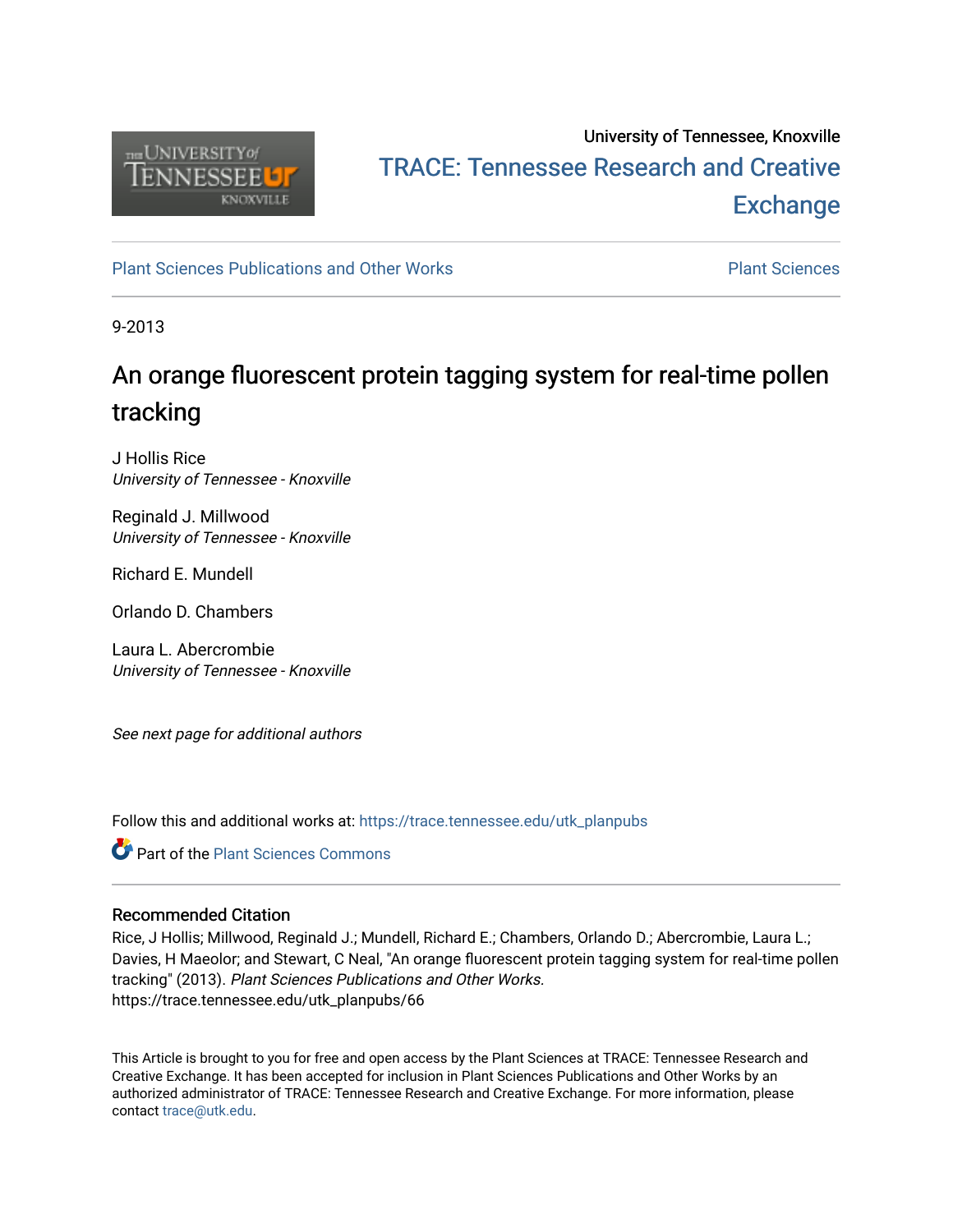#### Authors

J Hollis Rice, Reginald J. Millwood, Richard E. Mundell, Orlando D. Chambers, Laura L. Abercrombie, H Maeolor Davies, and C Neal Stewart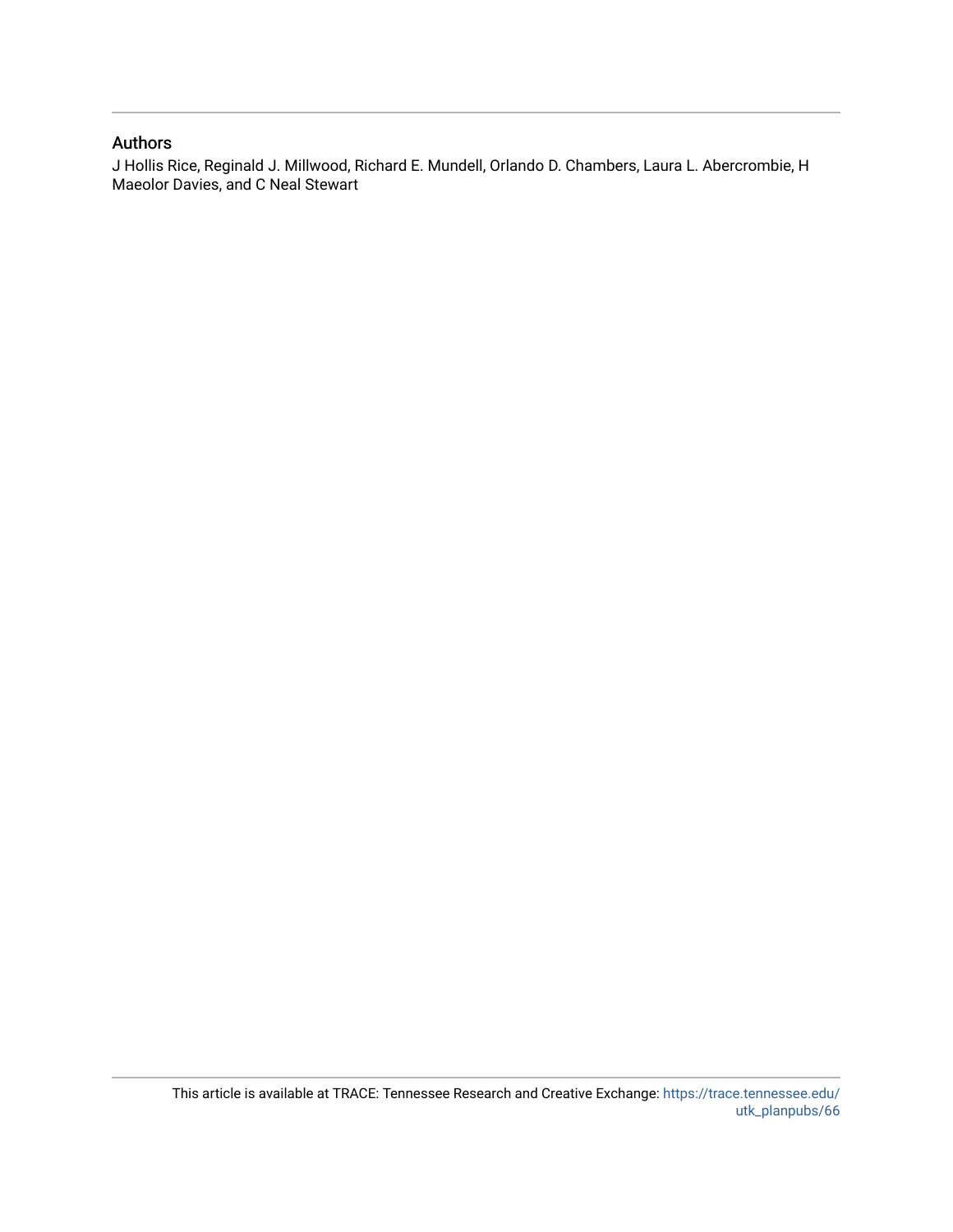## **RESEARCH ARTICLE Example 2014 CONSIDERING A RESEARCH ARTICLE**



# An orange fluorescent protein tagging system for real-time pollen tracking

J Hollis Rice<sup>1</sup>, Reginald J Millwood<sup>1</sup>, Richard E Mundell<sup>2</sup>, Orlando D Chambers<sup>2</sup>, Laura L Abercrombie<sup>1</sup> , H Maelor Davies<sup>3</sup> and C Neal Stewart  $Ir^{1*}$ 

#### Abstract

**Background:** Monitoring gene flow could be important for future transgenic crops, such as those producing plant-made-pharmaceuticals (PMPs) in open field production. A Nicotiana hybrid (Nicotiana. tabacum x Nicotiana glauca) shows limited male fertility and could be used as a bioconfined PMP platform. Effective assessment of gene flow from these plants is augmented with methods that utilize fluorescent proteins for transgenic pollen identification.

Results: We report the generation of a pollen tagging system utilizing an orange fluorescent protein to monitor pollen flow and as a visual assessment of transgene zygosity of the parent plant. This system was created to generate a tagged Nicotiana hybrid that could be used for the incidence of gene flow. Nicotiana tabacum 'TN 90' and Nicotiana glauca were successfully transformed via Agrobacterium tumefaciens to express the orange fluorescent protein gene, tdTomato-ER, in pollen and a green fluorescent protein gene, mgfp5-er, was expressed in vegetative structures of the plant. Hybrids were created that utilized the fluorescent proteins as a research tool for monitoring pollen movement and gene flow. Manual greenhouse crosses were used to assess hybrid sexual compatibility with N. tabacum, resulting in seed formation from hybrid pollination in 2% of crosses, which yielded non-viable seed. Pollen transfer to the hybrid formed seed in 19% of crosses and 10 out of 12 viable progeny showed GFP expression.

**Conclusion:** The orange fluorescent protein is visible when expressed in the pollen of N. glauca, N. tabacum, and the Nicotiana hybrid, although hybrid pollen did not appear as bright as the parent lines. The hybrid plants, which show limited ability to outcross, could provide bioconfinement with the benefit of detectable pollen using this system. Fluorescent protein-tagging could be a valuable tool for breeding and in vivo ecological monitoring.

Keywords: Gene flow, Male-sterility, Plant made pharmaceuticals, Bioconfinement, Nicotiana, Green fluorescent protein (GFP), Orange fluorescent protein (OFP)

#### Background

Increased use of transgenic crops has prompted the necessity of monitoring transgene flow in agroecological systems. Previous investigations have ascertained the utility of gene flow tracking with fluorescent proteins (FPs) [[1](#page-8-0)-[4\]](#page-8-0). These studies have shown that green fluorescent protein (GFP) is an effective tool for the purpose of gene flow tracking and can be targeted to various organs and tissues within plants, including pollen. This technology, in effect, could be used in an environmental monitoring system, one of the many uses of FPs in plants [\[5](#page-8-0)]. One drawback of using native GFP as a marker in plants is the signal-to-noise ratio at GFP's maximum excitation

\* Correspondence: [nealstewart@utk.edu](mailto:nealstewart@utk.edu) <sup>1</sup>

<sup>1</sup>Department of Plant Sciences, University of Tennessee, 37996, Knoxville, TN, USA Full list of author information is available at the end of the article

wavelength of 395 nm, often resulting in autofluorescence of plant tissue components [[6\]](#page-8-0). Fluorescent proteins emitting in the red/orange spectrum that require longer wavelengths for excitation have lower levels of autoflorescence in plant tissues compared to blue or UV light [\[6\]](#page-8-0). One such widely used orange fluorescent protein (OFP), DsRed, is derived from Discosoma sp. its mutant variants have higher extinction coefficients and quantum yields [\[7](#page-8-0)]. Coral-derived FPs should be useful for monitoring gene flow.

Nicotiana tabacum (tobacco) and Brassica napus (canola) plants have been transformed to synthesize GFP in pollen, using pollen-specific promoters [\[1,4](#page-8-0)]. Long-range pollen tracking was conducted in canola species to assay pollen movement in real time (e.g. immediate detection of tagged pollen) using traps at various distances within



© 2013 Rice et al.; licensee BioMed Central Ltd. This is an Open Access article distributed under the terms of the Creative Commons Attribution License [\(http://creativecommons.org/licenses/by/2.0\)](http://creativecommons.org/licenses/by/2.0), which permits unrestricted use, distribution, and reproduction in any medium, provided the original work is properly cited.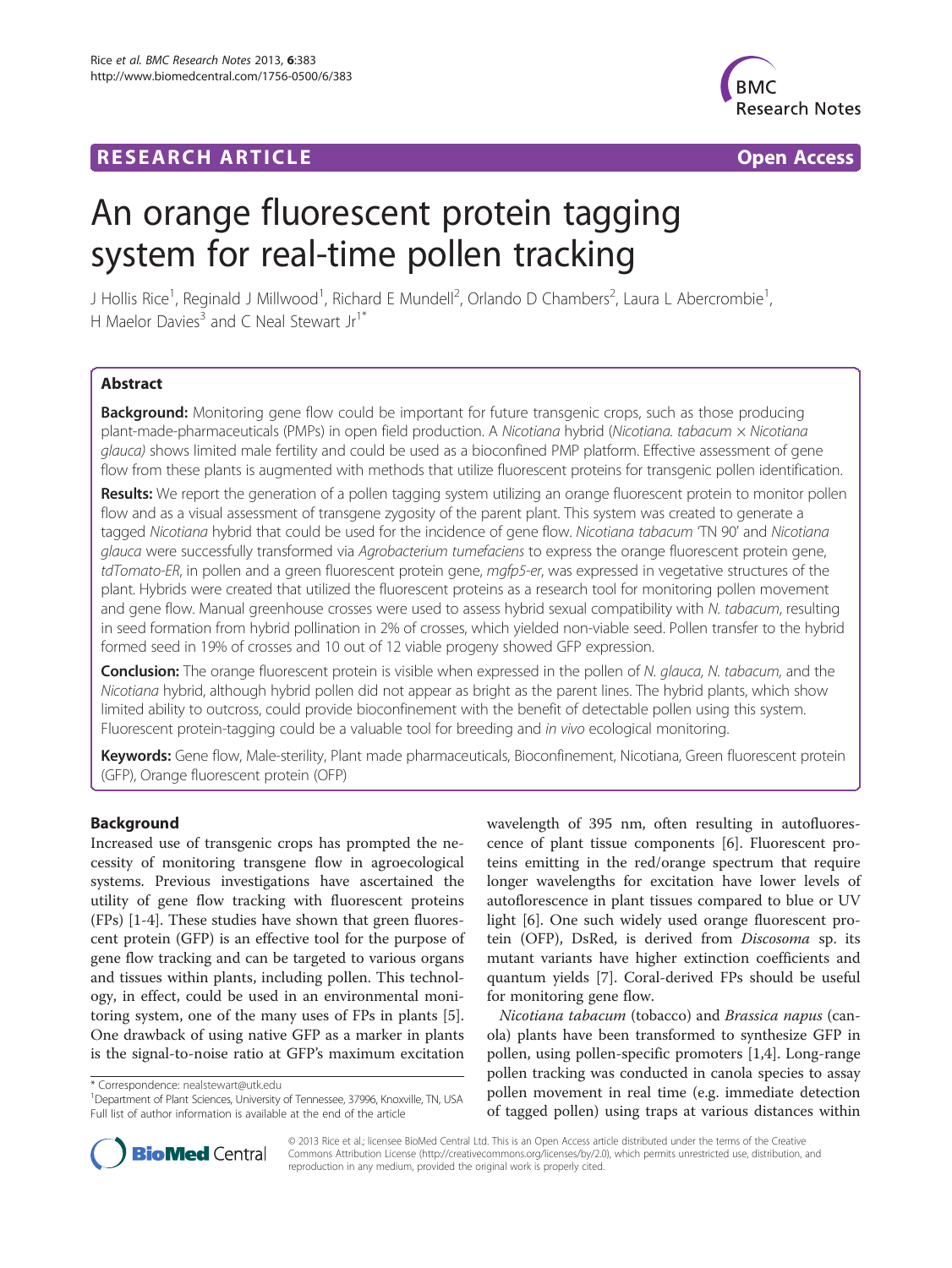field and greenhouse experiments. This method is quicker and less laborious for determining pollen flow than analyzing progeny from recipient plants (e.g. antibiotic screening, PCR, FP screening) [[8\]](#page-8-0). Drawing upon this previous body of work, it is logical to conceptualize a method to determine bioconfinement efficacy using FP tagging utilizing an improved fluorescent protein for plants.

The Nicotiana hybrid (Nicotiana tabacum  $\times$  Nicotiana glauca), is highly sterile and prompted a further examination of bioconfinement through gene flow monitoring. Recently, we have shown that GFP tagging in vegetative plant tissues of this hybrid allows for gene tracking and assists with sterility assessments [[9\]](#page-8-0). Here we describe a modified system to tag pollen that is applicable to a realtime assay of pollen flow from FP-tagged plants. Our goal was to engineer each Nicotiana species for pollenspecific expression of an OFP gene that also had vegetative tissues that expressed a GFP gene. The transgenic plants could then be crossed to obtain interspecific hybrid Nicotianas that had FP genes contributed from each parent. To achieve this goal, parent plants N. tabacum 'TN 90' and N. glauca were Agrobacterium-mediated transformed to synthesize the OFP tdTomato-ER in the pollen and bred to homozygosity, and then crossed to create the transgenic interspecific hybrid. Manual greenhouse crosses were performed to assess sexual compatibility and functionality of the system.

#### Methods

#### Plants

N. tabacum 'TN 90' used for transformation was from foundation seed lot # 86-02-K-4A, N. tabacum 'MS TN 90' from foundation seed lot # 86-03-KLC-15 is a male sterile variety of TN 90 that was used as a pollen recipient plant in crosses. N. tabacum 'SN 2108', a morphologically distinct variety from the TN 90 cultivar used as a pollen donor in greenhouse crosses, is an experimental line developed into 'KT D4'; all N. tabacum were obtained from the Kentucky Tobacco Seed Improvement Association, Inc. in Lexington, KY, USA. (38°8'N, 84° 29'W). N. *glauca* used for transformation was from the US National Plant Germplasm System (plant introduction 307908, accession TW55 from Peru).

#### Transformation

Two fluorescent proteins were used to mark plants. The *mgfp5-er* gene encodes a GFP that emits green light  $(\lambda_{\text{max}} = 509 \text{ nm})$  when excited by wavelengths of blue (465 nm) or ultraviolet (UV; 395 nm) light and targeted and retained in the endoplasmic reticulum (ER) within cells. GFP in transgenic plants is observable by UV light illumination in the dark or epifluorescence microscopy, and is quantifiable using fluorescence spectrometry

[[10,11\]](#page-8-0). tdTomato-ER, is a *DsRed* variant that is a tandem dimer OFP ( $\lambda_{\text{max}}$  = 581 nm and excited by green light (554 nm) that is also retained in the ER [[7,12](#page-8-0)]. To create dual FP marker vectors, the Gateway compatible vector backbone pMDC99, containing a hygromycin resistance cassette, and pMDC100, containing a kanamycin resistance cassette, were utilized as Gateway destination vectors [[13](#page-8-0)]. An entry vector containing a pollen-specific promoter, LAT52 [\[14\]](#page-8-0), driving expression of the OFP tdTomato-ER and a nos terminator was recombined with the destination vectors, creating the intermediate vectors pMDC99-tdTomato-ER and pMDC100-tdTomato-ER. Subsequently a GFP expression cassette (containing CaMV35S-mGFP5-ER-nosT) was amplified from pBIN19 mGFP5-ER and cloned into the intermediate vectors, creating the binary vectors TD-GFP-H (containing hygromycin selection) and TD-GFP-K (containing kanamycin selection), respectively (Figure [1](#page-4-0)). These vectors were identical except for the antibiotic resistance genes to facilitate screening by using dual antibiotic selection after hybridization of Nicotiana species to incorporate both constructs into the  $F_1$  hybrid.

Plant transformation experiments were performed using Agrobacterium tumefaciens strain EHA 105 using the previously-described leaf disc method [\[15](#page-8-0)]. Sterilized leaf explants were soaked for 30 min in a mixture of Agrobacterium and liquid MS salts containing  $B_5$  vitamin (DBI). Transformed explants were then co-cultivated on solid DBI media for 2 days before being transferred to solid DBI containing Timentin® (400 mg/L) and either kanamycin (200 mg/L) or hygromycin (50 mg/L) for selection. Shoots generated from transformed callus were transferred to MS media containing respective selective antibiotics [\[15,16\]](#page-8-0). Shoots were maintained at 24°C under 16/8 h light/dark periods until rooting, then transferred to soil in standard 1020 flats divided in to 18 cells measuring 7.95 cm  $\times$  7.94 cm  $\times$  5.72 cm with humidity domes to allow for acclimation for approximately two weeks. Plants leaves were then assayed with a handheld UV light (UVP model B-100AP 100 W:365 nm) to detect differentiate between transgenic and nontransgenic plants as previously described [[11\]](#page-8-0). The presence of the TD-GFP-H and TD-GFP-K inserts were confirmed in each  $T_0$  plant by DNA extraction and PCR to amplify mgfp5-er DNA (Figure [2](#page-4-0)) as previously described [[1,17\]](#page-8-0). Plants that were confirmed visually and with PCR to be transgenic were transferred into 4 L pots in a greenhouse under 16/8 h light/dark periods at 27°/20°C, respectively. Seeds were harvested from each plant by covering flowers with breathable mesh pollination bags (DelStar Technologies, Inc., Middleton, DE, USA) and periodically manually shaken until seed pods developed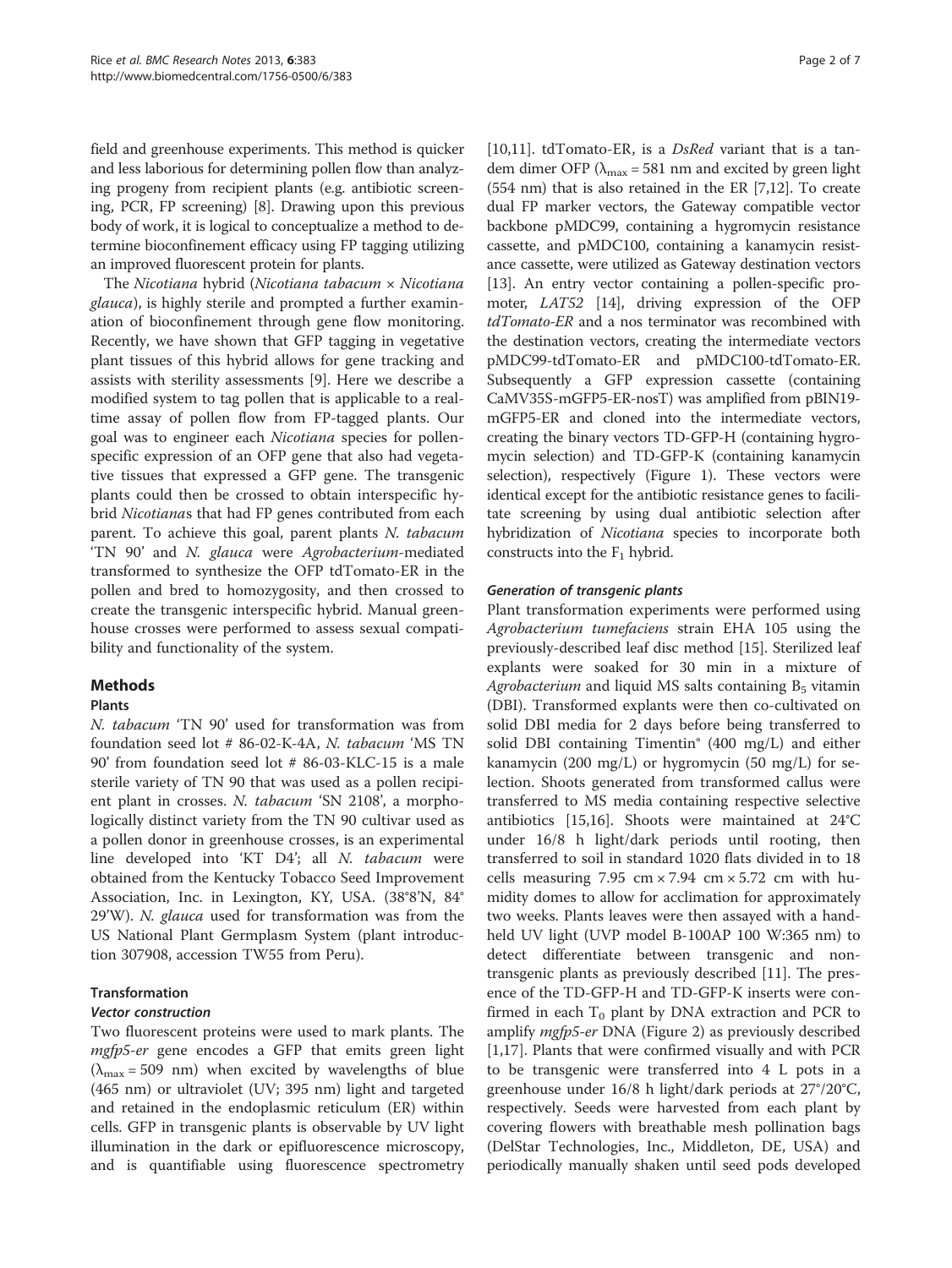<span id="page-4-0"></span>

and were harvested. In all, 20 events were generated per construct per species.

#### Hybrid Nicotiana production

Plants were bred to obtain lines that had both constructs for a complete tracking of pollen. To ensure multiple transgene copies were stacked into the hybrid, our goal was to produce hybrids containing one TD-GFP-K and one TD-GFP-H construct, using dual antibiotic screening to ensure to select hybrids that were transgenic for each construct.

#### Fluoresence measurements and observations

Brightly fluorescent  $T_0$  plants, as determined by visual observation for GFP, were selected for analysis and further breeding; ten  $T_1$  TN 90 GFP-H lines and eight N. glauca  $T_1$  TD-GFP-K lines were selected.  $T_1$  seeds were germinated and handheld UV light was used to select the brightest GFP-expressing seedlings. GFP fluorescence was measured by a spectrofluorometer (Fluorolog®-3 HORIBA Jobin Yvon, Edison, NJ, USA)[\[11,18\]](#page-8-0) and analyzed with its software (FluorEssence™ Version 2.5.2.0.HORIBA Jobin Yvon, Edison, NJ, USA) to quantify average fluorescence (photon counts per second) from each  $T_1$  line (Figures [3](#page-5-0))



and [4\)](#page-6-0). Individual plants were selected that had the highest measured fluorescence, and thus, were most likely to be homozygous for the TD-GFP-K or TD-GFP-H inserts [[18](#page-8-0)]. When  $T_1$  plants flowered, pollen was taken from each plant, suspended in 200 μl of water, and 15 μl of the suspension transferred to a microscope slide and observed under an epifluorescent BX 51 microscope (Olympus Corporation, Shinjuku, Tokyo, Japan). A Texas Red®/Cy3.5 (TxRed) filter set (Chroma Technology Corporation, Bellows Falls, VT, USA) was used to view fluorescent pollen grains. The field of view was captured by a digital camera (Olympus Q Color 3) and Qcapture imaging system (Q Imaging Corp., Burnaby, Canada) (Figure [5](#page-7-0)).

#### Transgenic line selection

With the assumption of a single insertion event, transgene zygosity was estimated using epifluorescent microscopy. Plants with 100% fluorescent pollen (deemed homozygous) were bagged and self-fertilized as previously described. In addition to the FP pollen assay, we used progeny assays to assure that we selected homozygosity of each  $T_2$  line. Germinated seed were screened with a handheld UV light to determine zygosity of each  $T_2$  line (using ratios of GFP to non-GFP plants). Seeds of each  $T<sub>2</sub>$  line were also screened for inheritance of antibiotic resistance genes by germination on MS media [[15](#page-8-0)] containing kanamycin (200 mg/L) or hygromycin (50 mg/L) wherein observation of plant health allowed for determination of segregation; 100% survival indicated a homozygous line for selection. The selected transgenic  $T_2$  lines, TN 90 TD-GFP-H and N. *glauca* TD-GFP-K, were crossed (TN 90 TD-GFP-H  $\times$  N. glauca TD-GFP-K). Hybrid lines derived from parents lines transformed with the TD-GFP-K/TD-GFP-H constructs were named 'Hybrid OFP' plants. These hybrid seeds were germinated on MSO media containing both kanamycin (200 mg/L) and hygromycin (50 mg/L) to ensure both constructs were integrated into the hybrid genome.

#### Fertility assessment in hybrids

Manual crosses were conducted in a greenhouse in Lexington, Kentucky (Table [1\)](#page-7-0). Hybrid OFP plants were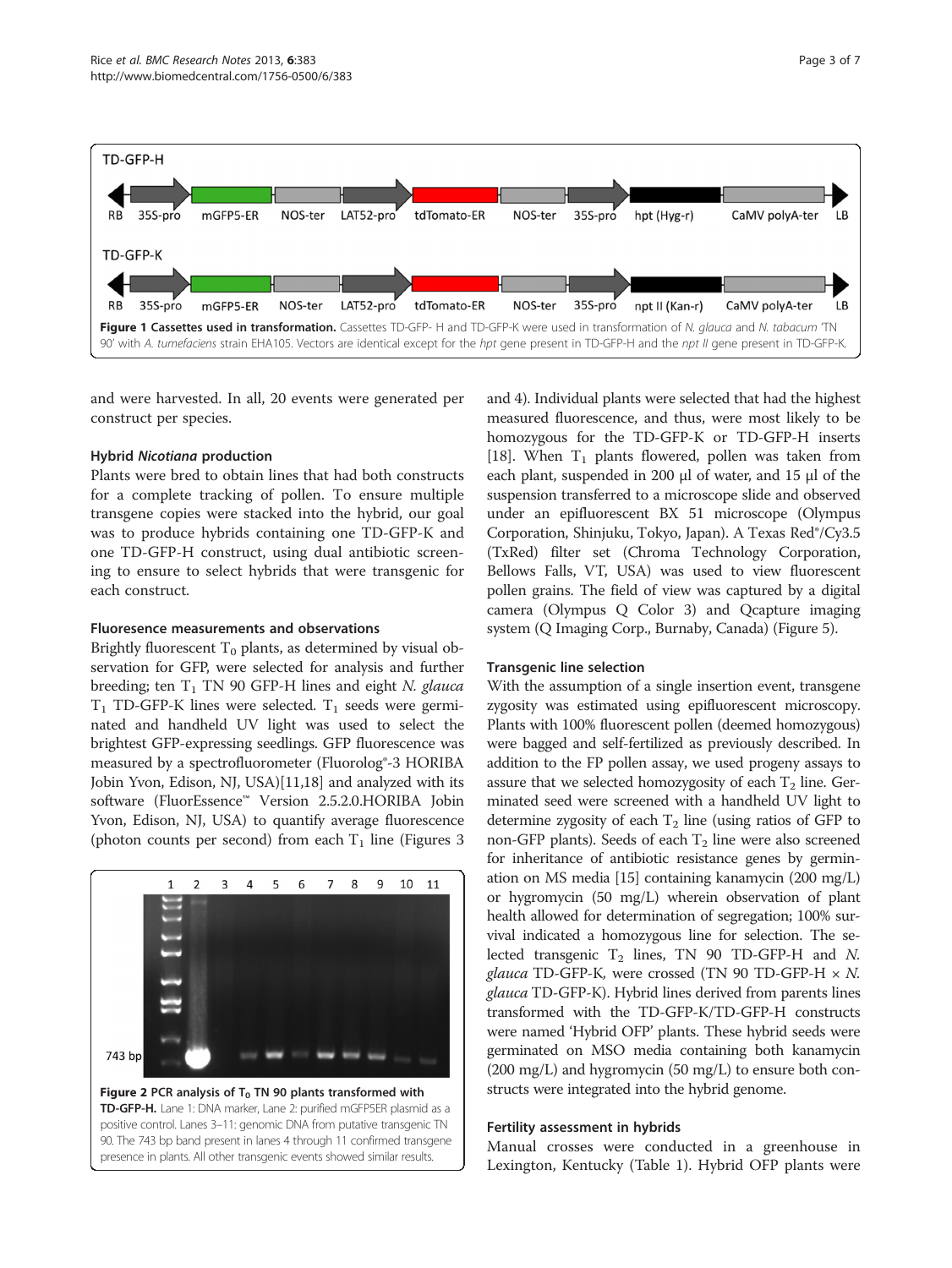<span id="page-5-0"></span>

crossed with the male sterile N. tabacum 'MS TN 90' to determine hybrid outcrossing potential and transgene transmission rates. To evaluate female fertility, SN 2108, a pollen donor was crossed to hybrid OFP plants, which were emasculated prior to crossing. For both types of crosses, 8 pairs of plants were crossed, with 12 crosses per pair except of one pair (hybrid OFP  $\times$  SN 2108) of plants where 11 crosses were made. Seeds from crosses were germinated and screened visually as previously described for GFP presence. Fertilility rates were determined by the number of attempted crosses divided by the total number of crosses attempted. Detectable gene flow was determined by dividing the total number of germinated GFP expressing seed by the total number of surviving seedlings.

#### Statistical analysis

All analysis of variance (ANOVA) routines were performed using SAS (Version 9.3 SAS Institute Inc, Cary, NC, USA) using the MIXED procedure with a significance level of p < 0.05. When ANOVA results were found to be statistically significant, the least significant differences were used for mean separations.

#### Results and discussion

Transformation of N. tabacum 'TN 90' and N. glauca were successful except for *N. glauca* TD-GFP-H where multiple attempts failed to produce hygromycinresistant plants. GFP was visible in leaves, stems, and roots (data not shown) and OFP was visible in pollen under a microscope (Figure [5\)](#page-7-0) with the aforementioned filter set. GFP, regulated by the CaMV 35S promoter, was not visible in pollen in accordance with previous findings [\[19,20\]](#page-8-0). Highly fluorescent individual plants from the most fluorescent N. glauca TD-GFP-K lines were crossed with highly fluorescent TN 90 TD-GFP-H lines to ensure hybrids had both antibiotic resistance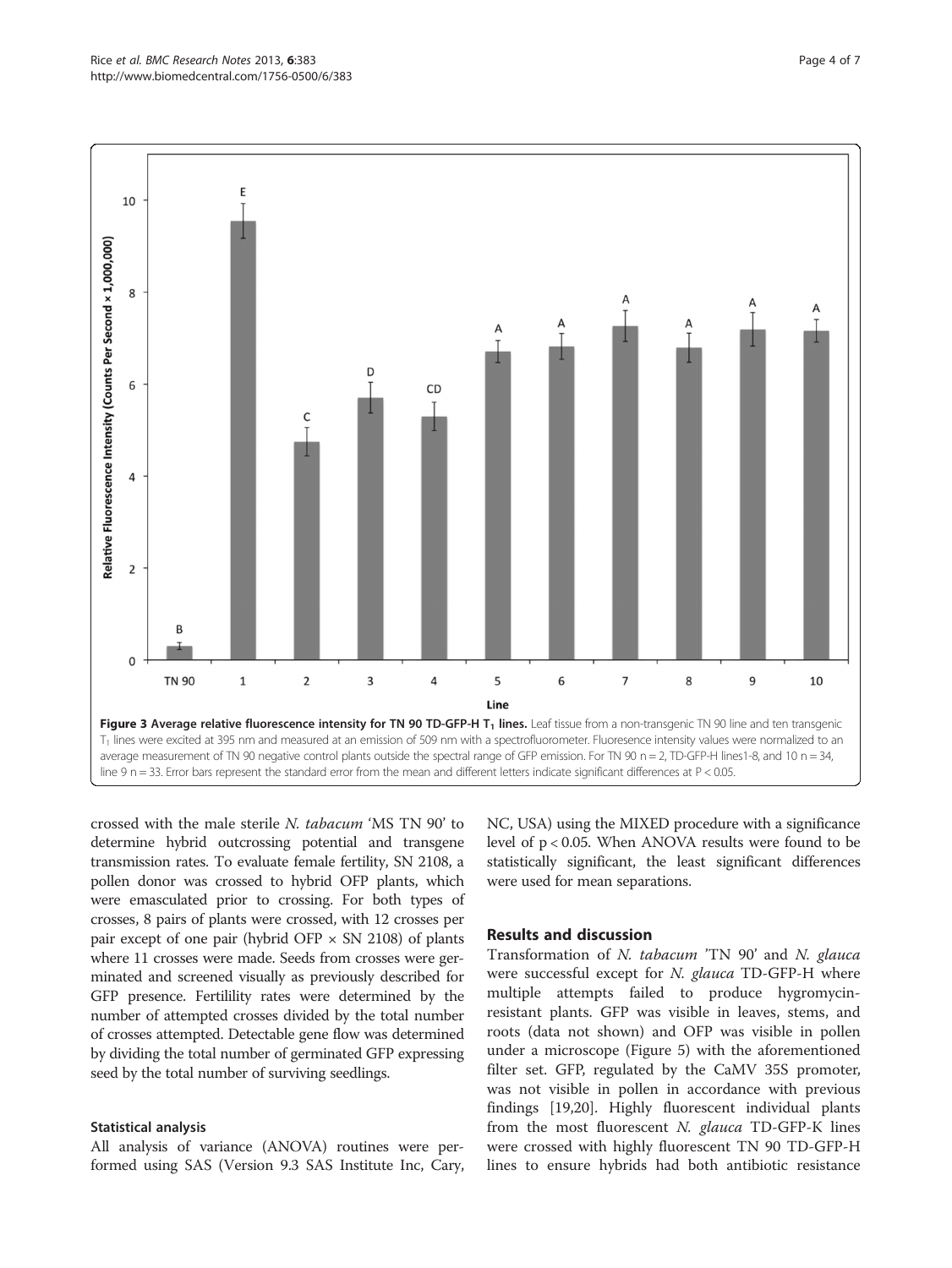<span id="page-6-0"></span>

genes and would fluoresce brightly, thereby facilitating detection. Since we selected plants on the basis of green-fluorescence shoots, it is not surprising that pollen orange fluorescence was also bright in these lines. Hybrid OFP lines were 100% resistant to kanamycin and hygromycin when screened on MSO media containing both antibiotics (data not shown), indicating inclusion of both cassettes into the  $F_1$  hybrids.

Manual plant crosses revealed that the hybrids were able to backcross to a non-transgenic male sterile N. tabacum 'MS TN 90' (Table [1](#page-7-0)), forming entirely nonviable seed in 2% of the crosses (98% of the crosses produced no seed), thus restricting detectable transgene transmission rates in progeny to 0%. This result was in contrast to our previous findings where few viable seeds (2 out of 445 seeds from 96 crosses) were generated from a similar (MS TN  $90 \times$  hybrid) cross that employed a different construct using  $mgfp5-er$  [[9](#page-8-0)]. In addition, we have determined that male fertility varies among hybrid lines from 0 to 3% [\[9](#page-8-0)]. When the fertile line, SN 2108, was used to pollinate hybrid OFP plants, limited seed set (19% of crosses) was observed. Only 10 germinated seedlings out of 12 expressed GFP, (83% detectable transgene transmission), indicating that transgenes might be segregating out of some hybrid OFP  $\times$  SN 2108 progeny.

It was unknown if tdTomato-ER would be visible in the pollen of the *Nicotiana* hybrid as the plant largely produces immature pollen where many pollen mother cells cease to develop past the tetrad stage [[21\]](#page-8-0). Many of the immature pollen grains apparently did not synthesize sufficient tdTomato-ER for visual detection. The FP was only obvious in larger, more mature hybrid OFP pollen and did not appear to fluoresce as brightly as TN 90 TD-GFP-K and N. glauca TD-GFP-H. The pollenspecific promoter LAT52, regulates gene expression during microspore mitosis, allowing transcription until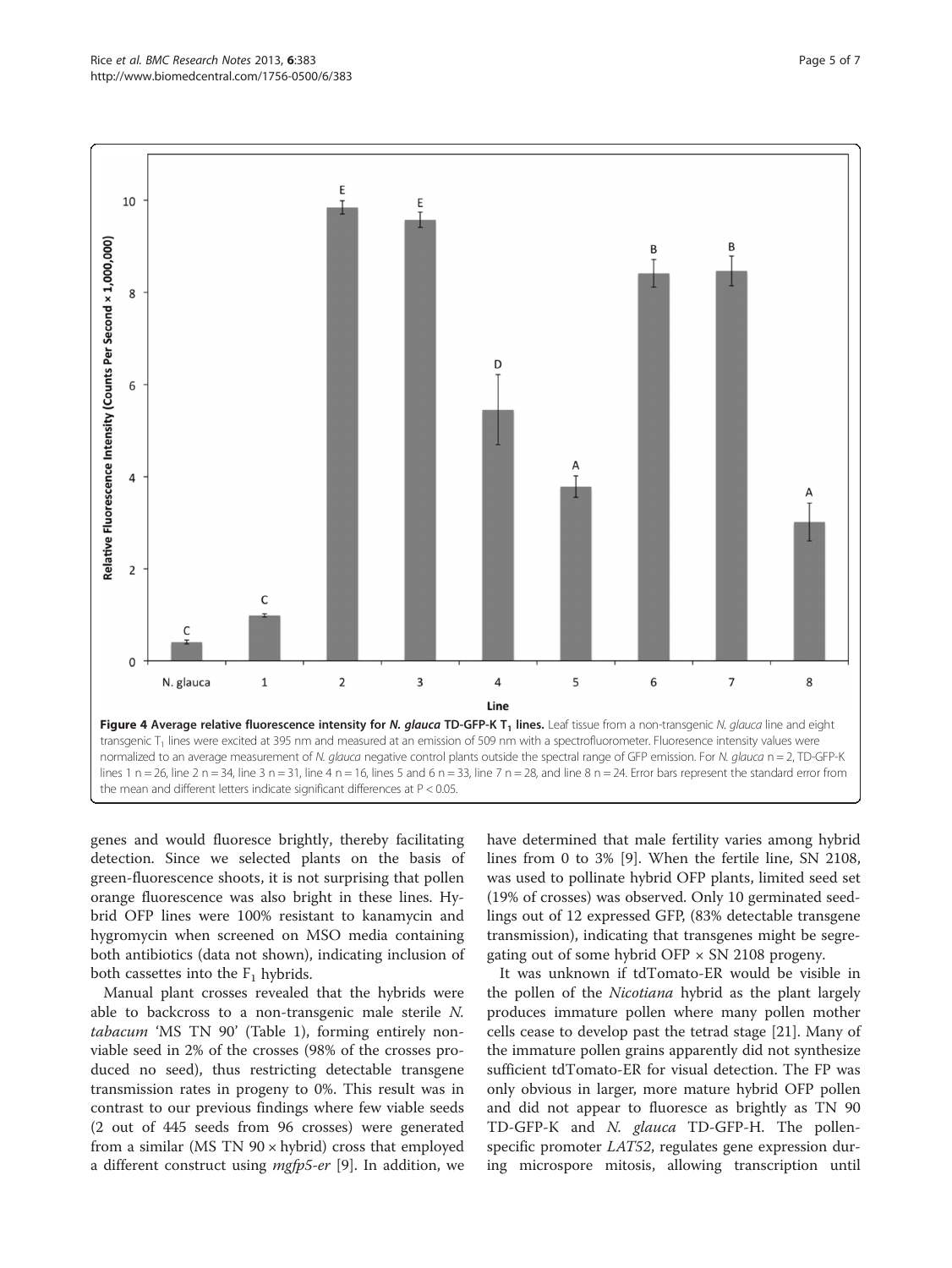Figure 5 Fluorescent protein visualization in pollen. Orange fluorescent protein-tagged pollen as viewed under an epifluorescent microscope at 100x. N. glauca and TN 90 plants have been bred for homozygosity of tdTomato-ER, resulting in hybrid OFP plants. All white light images (A), (C), (E), (G), and (I) were captured at 80 ms exposure time. Panels (B), (D), (F), (H), and (J) are epifluorescent microscopy images using green light excitation and orange light emission. Panels (B) and (D) were captures at 50 ms exposure time. Panels (F) and (H) were captured at 80 ms exposure time. Panel (J) was captured at 180 ms exposure time.



| Genotypes <sup>ª</sup>         | <b>Plants</b><br>crossed <sup>b</sup> | Total<br>crosses <sup>c</sup> | Crosses<br>forming seed | Total seed<br>count | Germinated | Survived | <b>GFP</b><br>positive | Fertilization<br>rate | Detectable<br>aene flow |
|--------------------------------|---------------------------------------|-------------------------------|-------------------------|---------------------|------------|----------|------------------------|-----------------------|-------------------------|
| (MS TN $90 \times$ hybrid OFP) | 8:8                                   | 96                            |                         |                     |            | N/A      | N/A                    | 2%                    | 0%                      |
| (hybrid OFP $\times$ SN 2108)  | 8:8                                   | 95                            |                         | 34                  | 14         |          |                        | 18%                   | 83%                     |

a Crosses listed by (female ♀ × male ♂).<br><sup>b</sup> Refers to numbers of each plant used in crosses with respect to the plant order in the genotypes column. 12 crosses were attempted between each pair of plants, except one pair of hybrid OFP and SN 2108 where 11 crosses were made.

 $c$  A 'cross' is constituted by a pollen transfer from one plant to the flower of another plant.

<span id="page-7-0"></span>